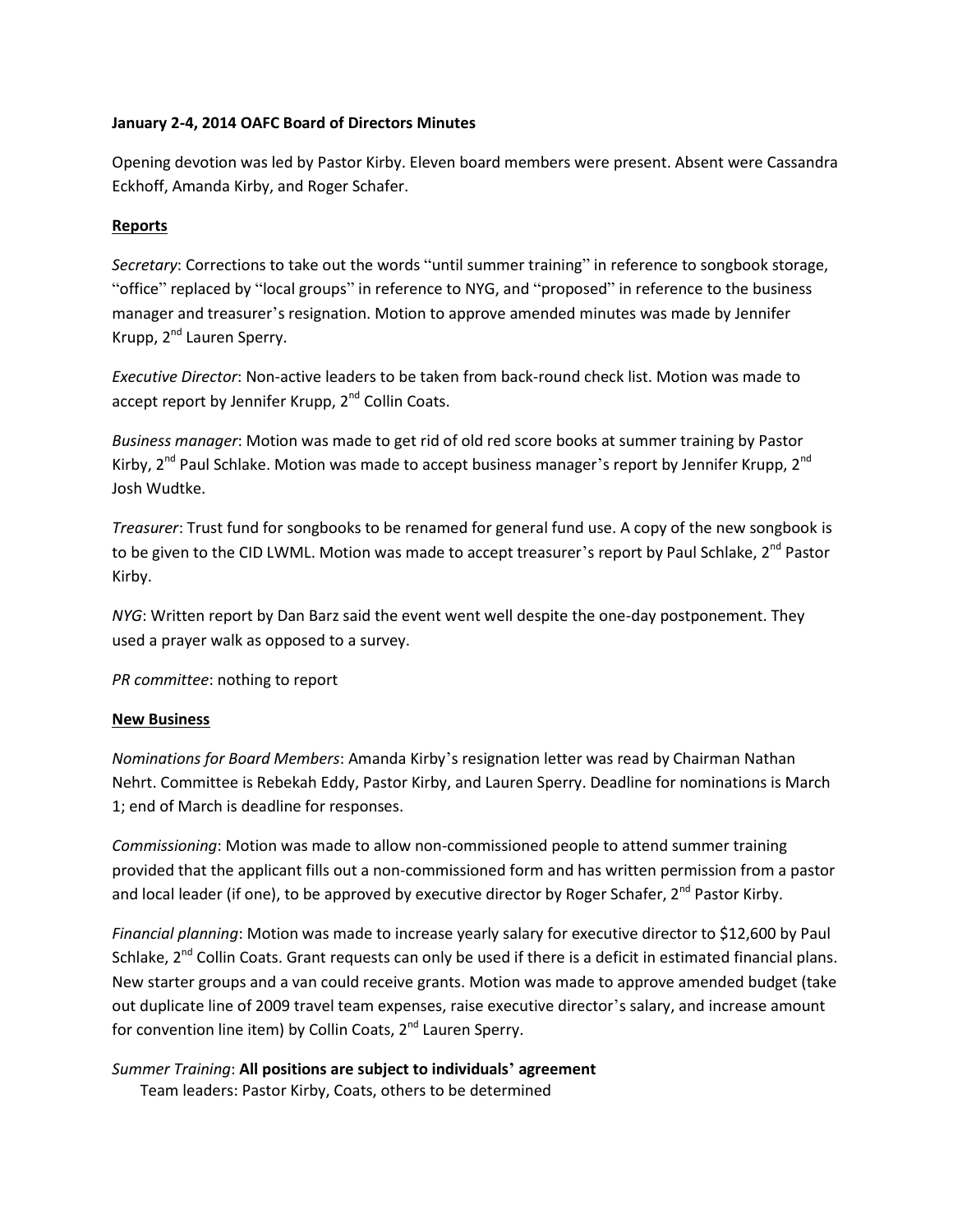Guitarists: Sydney Heimann, David Eddy, Kali Weishaar, Lauren Sperry. Vocalists: Maddie Oreamus. MC: Collin Coats Pictures: Aaron Fossie Thank-you Cards: teams/Breanna Wilson Nurse: not specified Sales: Mrs. Tassey ST office: Ellen Giffen, Eileen Heinz

Delegation of Duties: Pastor Tassey

Meal coordinator, Housing coordinator, Nursing home coordinator: someone local preferred Publicity coordinator: Jennifer Krupp T-shirt coordinator: Dorothy Ruppert or Dan Barz

Workshop recommendations:

Large group: Personal witness – Jacob Mueller. Canvassing – Paul Schlake (with scripts) Workshop 1: Puppets – Ethan Braumier. Drama – Kali Weishaar. Bible Study – Pastor Kirby/ JR Townshend. Singing – Lauren Sperry. Workshop 2,3: Disaster Recovery, Social Media encounters (with facilitator of conversation), Social media encounters (with Pastor Fisk), Youth leadership Track workshop: New leader track 1) leader's manual 2) setting up a weekend 3) actually setting up a weekend.

PR committee is to hype-up travel team. Motion was made to set Summer Training fees at \$60 youth, \$20 adults by Pastor Kirby, 2<sup>nd</sup> Collin Coats.

*Scanner:* Motion was made to let the current treasure and business manager purchase an appropriate scanner by Pastor Tassey, 2<sup>nd</sup> Josh Wudtke.

*Business Manager and Treasurer's resignation*s: Excess of OAFC supplies are to go to Jennifer Krupp as a supplier. The board is still looking for a legal person and tax person. The goal is to digitize all of the paper archives e.g. photos and receipts.

*Crier:* Email to supporters prayer requests and praises, devotion, vision casting, and schedule news and notes. Send to OAFCers, commissionings, memorials, prayer requests and praises, and devotion.

*OAFC website*: Motion was made to use Pastor Tassey's web site and change as needed by March 1 by Collin Coats, 2<sup>nd</sup> Pastor Kirby. Motion passed with one opposed. The site will operate by paying month to month until summer training whereupon a long term website plan will be made. Responses from outside sources/people for the web page are due by the end of January.

*OAFC app*: Tabled until board finds a person or group who can create an app.

*Lutheran Hour Ministry*: Motion was made to pursue an OAFC travel team going to Kazakhstan, partnering with Lutheran Hour by Collin Coats, 2<sup>nd</sup> Jennifer Krupp. Applications are to be made through the OAFC website to Pastor Kirby.